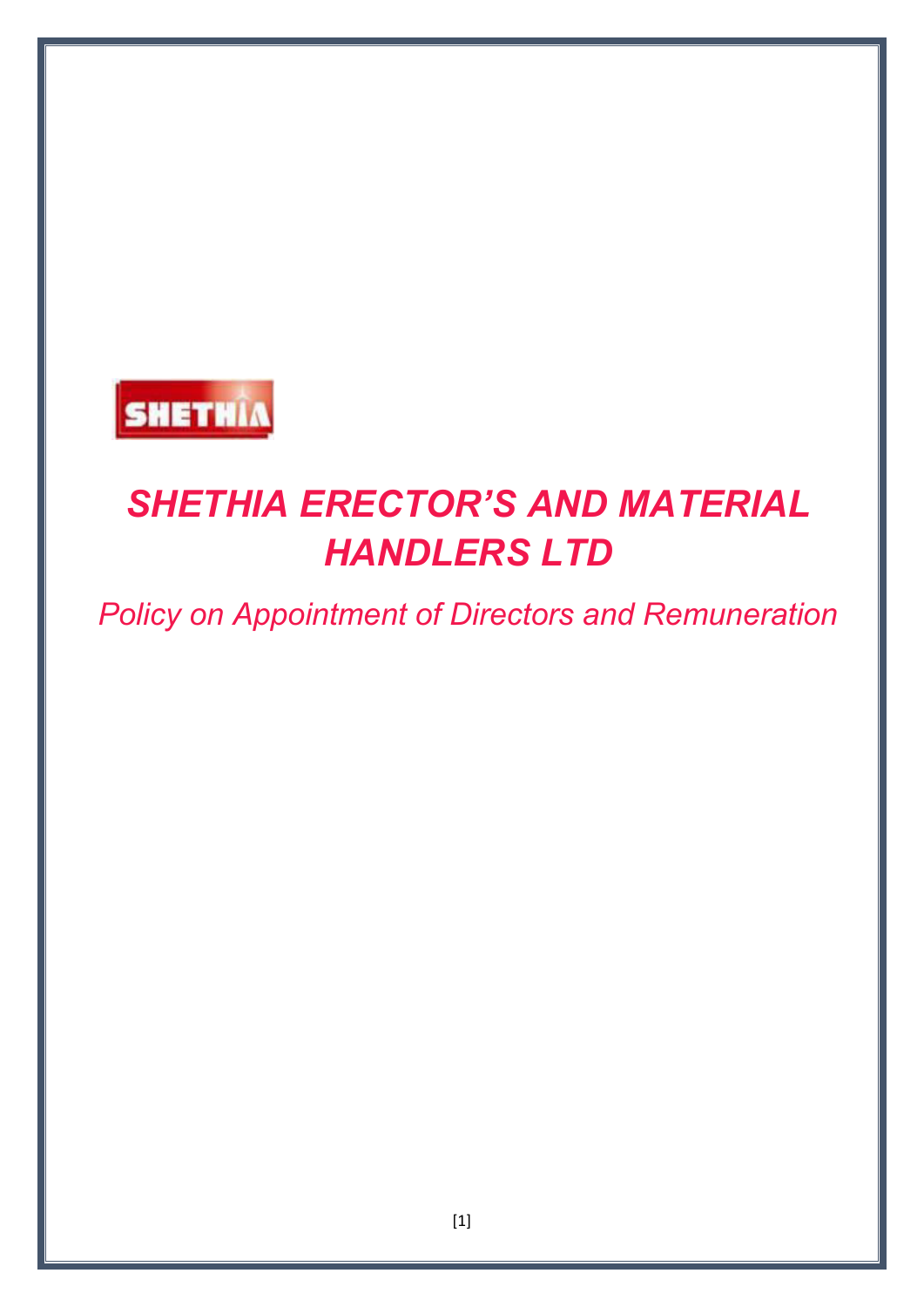# **Policy on Appointment of Directors and Remuneration**

## **1. INTRODUCTION:**

- 1.1 Shethia Erector's and Material Handlers Limited ("the Company") believes that an enlightened Board consciously creates a culture of leadership to provide a long-term policy approach to improve the quality of governance. Towards this, the Company ensures constitution of a Board of Directors with an appropriate composition, size, diversified expertise and experience and commitment to discharge their responsibilities and duties effectively.
- 1.2 The Company recognizes the importance of Independent Directors in achieving the effectiveness of the Board and aims to have an optimum combination of Non-Independent and Independent Directors.

# **2. SCOPE AND PURPOSE:**

This Policy sets out the guiding principles for the Nomination and Remuneration Committee for identifying persons who are qualified to become Directors and to determine the independence of Directors, in case of their appointment as independent directors of the Company.

# **3. TERMS AND REFERENCES:**

In this Policy, the following terms shall have the following meanings:

- 3.1. **"Director"** means a director appointed to the Board of the Company.
- 3.2. **"Nomination and Remuneration Committee"** means the committee constituted by the Board of Directors of the Company in accordance with the provisions of Section 178 of the Companies Act, 2013.
- 3.3. **"Independent Director"** means a director referred to in sub-section (6) of Section 149 of the Companies Act, 2013.

## **4. ACCOUNTABILITIES:**

- 4.1 The Board is ultimately responsible for the appointment of directors.
- 4.2 In terms of Section 178 of the Companies Act, 2013, the Nomination and Remuneration Committee makes assessment and selection of candidates for appointment as directors and recommends to the Board appointment of directors on the Board. (can we mention about removal also as given in the section)

# **5. ROLE OF THE NOMINATION AND REMUNERATION COMMITTEE ("NRC"):**

The NRC is responsible for:

- 5.1 identifying individuals suitably qualified to become Board members and who may be appointed in Senior Management and making recommendations to the Board on the appointment, re-appointment or removal of directors, key managerial personnel and senior management personnel;
- 5.2 formulation of criteria for evaluation of performance of every director including independent directors;
- 5.3 recommending remuneration payable to Independent and Non-Independent directors including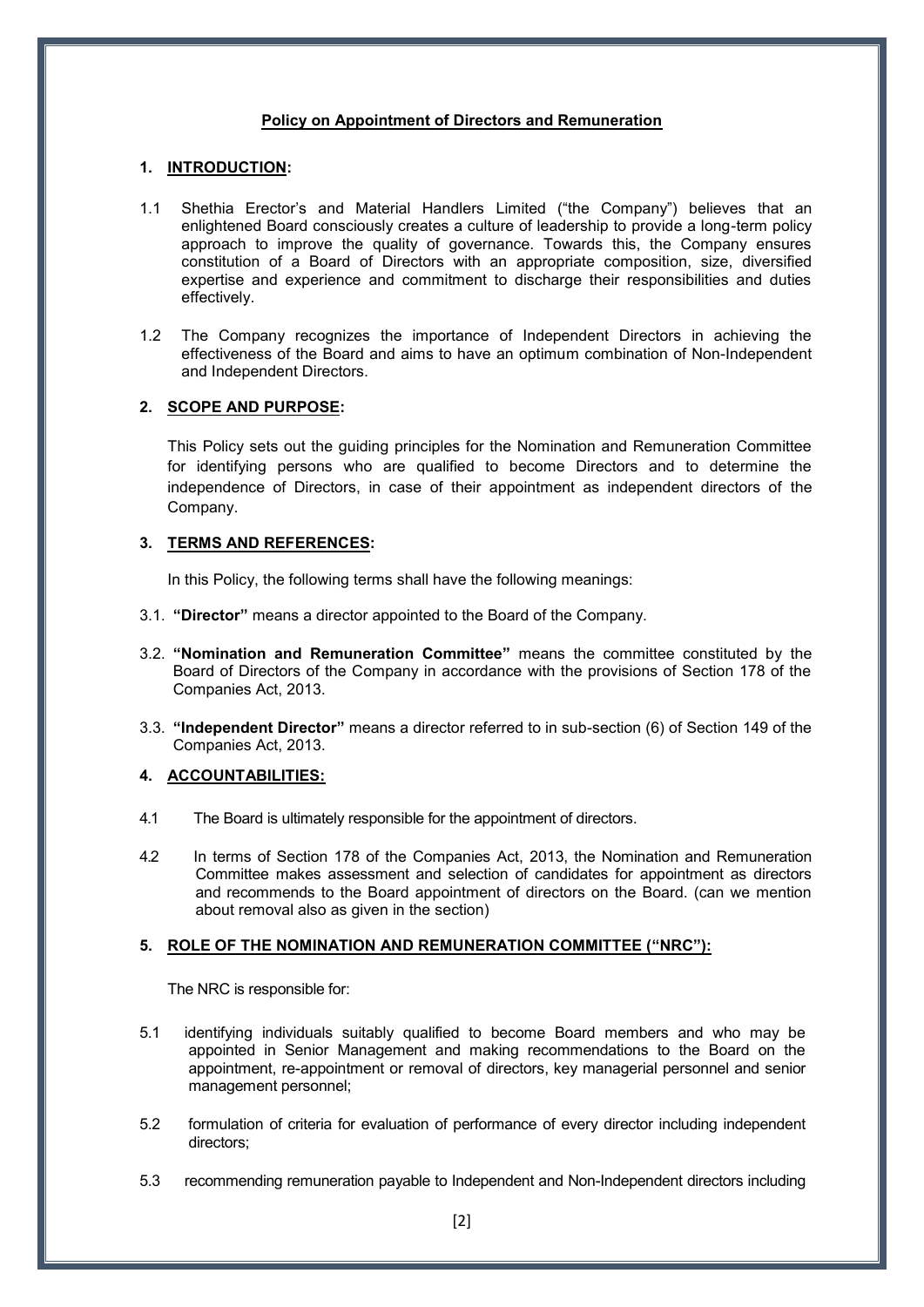sitting fee;

#### **6. POLICY:**

# **6.1 Qualifications and Criteria**

- 1. The Policy is aimed to engage directors (including non-executive directors and independent non-executive directors) who are highly skilled, competent and experienced persons within one or more fields of business, finance, accounting law, management, sales, marketing, administration, research, corporate governance, technical operations or other disciplines related to the business of the Company and who shall be able to positively carry out their supervisory role over the policies of the management of the Company and the general affairs of the Company.
- 2. The NRC and the Board, shall review on an annual basis, appropriate skills, knowledge and experience required of the Board as a whole and its individual members. The objective is to have a Board with experience that are relevant for the Company's operations.
- 3. In evaluating the suitability of individual Board members, the NRC shall take into account many factors, including the following:
	- a) General understanding of the Company's business dynamics, business and social perspective,
	- b) Educational and professional background;
	- c) Personal achievements;
	- d) Personal and professional ethics, integrity and values;
	- e) Every director should ensure that he can give sufficient time and attention to the Company's affairs and attend the Board meetings and other committee meetings in which he is a member regularly..
- 4. The proposed appointee shall also fulfill the following requirements:
	- a) Shall possess a Director Identification Number;
	- b) Shall not be disqualified under the Companies Act, 2013;
	- c) Shall give his written consent to act as a Director;
	- d) Shall endeavor to attend all Board meetings and wherever he is appointed as a Committee Member, the Committee meetings;
	- e) Shall abide by the Code of Conduct established by the Company for Directors and Senior Management Personnel;
	- f) Shall disclose his concern or interest in any company or companies or bodies corporate, firms, or other association of individuals including his shareholding at the first meeting of the Board in every financial year and thereafter whenever there is a change in the disclosures already made;
	- g) Shall abide by the provisions of Section 166 of the Companies Act, 2013 which lays down the duties of directors as under:
		- i. Subject to the provisions of Companies Act, 2013, a director of a company shall act in accordance with the articles of the company.
		- ii. A director of a company shall act in good faith in order to promote the objects of the company for the benefit of its members as a whole, and in the best interests of the company, its employees, the shareholders, the community and for the protection of environment.
		- iii. A director of a company shall exercise his duties with due and reasonable care, skill and diligence and shall exercise independent judgment.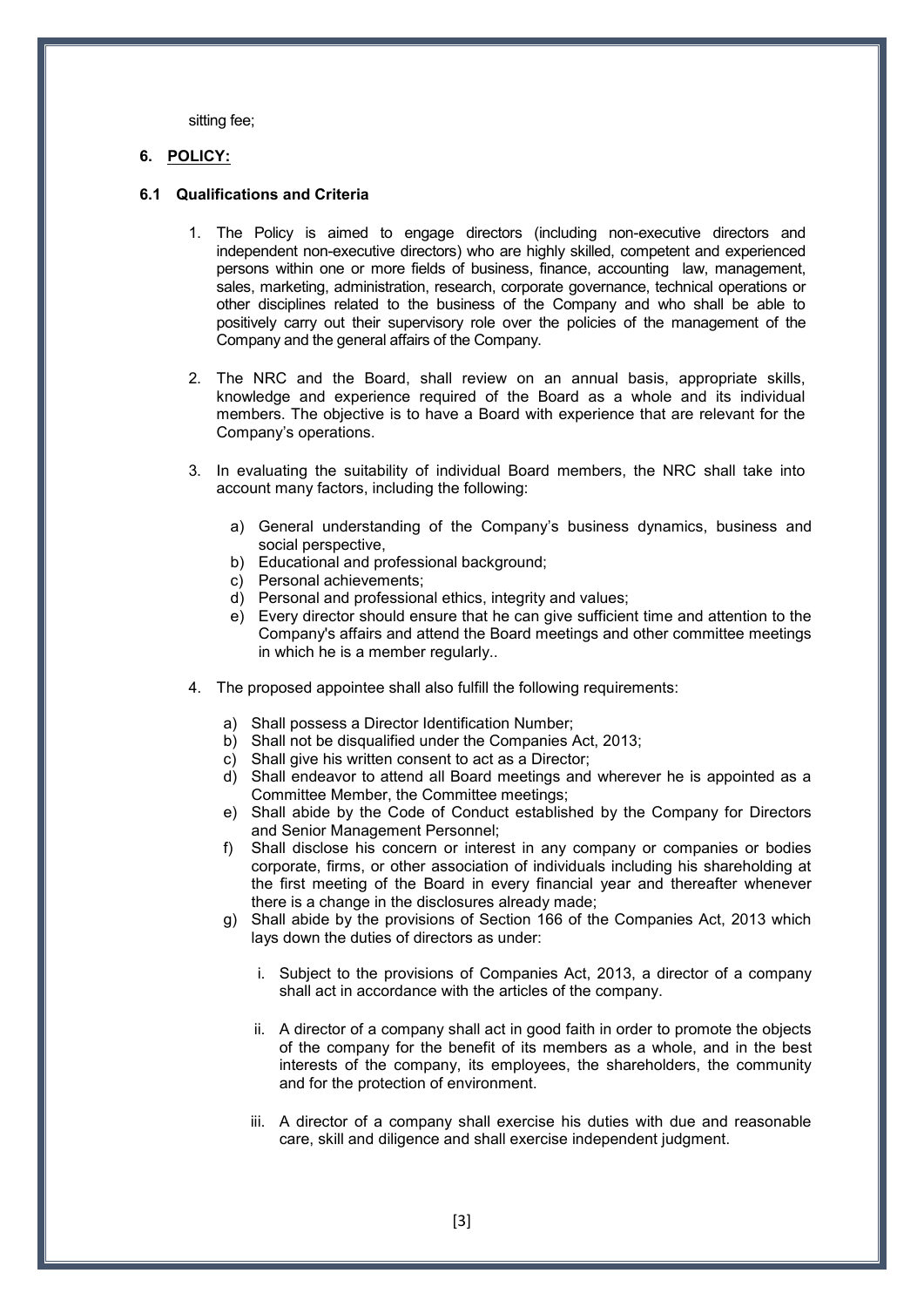- iv. A director of a company shall not involve in a situation in which he may have a direct or indirect interest that conflicts, or possibly may conflict, with the interest of the company.
- v. A director of a company shall not achieve or attempt to achieve any undue gain or advantage either to himself or to his relatives, partners, or associates and if such director is found guilty of making any undue gain, he shall be liable to pay an amount equal to that gain to the company.
- vi. A director of a company shall not assign his office and any assignment so made shall be void.
- h) Such other requirements as may be prescribed, from time to time, under the Companies Act, 2013 and other relevant laws.
- 5. The NRC shall evaluate each individual with the objective of having a group that best enables the success of the Company's business.

## **6.2 Positive Attributes:**

- a) Experience of management in a diverse organization;
- b) Excellent interpersonal and communication skills;
- c) Leadership skills;
- d) Having continuous professional development to refresh knowledge and skills.
- e) Commitment to high standards of ethics, personal integrity and probity;
- f) Commitment to the promotion of equal opportunities and health and safety in the workplace.

## **6.3 Criteria of Independence:**

The NRC shall assess the independence of director at the time of appointment / reappointment and the Board shall assess the same annually. The Board shall re-assess determination of independence when any new interests or relationships are disclosed by a director.

The criteria of independence, as laid down in Companies Act, 2013, is as below:

An independent director in relation to a company, means a director other than a managing director or a whole-time director or a nominee director—

- a. who, in the opinion of the Board, is a person of integrity and possesses relevant expertise and experience;
- b. (i) who is or was not a promoter of the company or its holding, subsidiary or associate company;

(ii) who is not related to promoters or directors in the company, its holding, subsidiary or associate company;

- c. who has or had no pecuniary relationship with the company, its holding, subsidiary or associate company, or their promoters, or directors, during the two immediately preceding financial years or during the current financial year;
- d. none of whose relatives has or had pecuniary relationship or transaction with the company, its holding, subsidiary or associate company, or their promoters, or directors, amounting to two per cent or more of its gross turnover or total income or fifty lakh rupees or such higher amount as may be prescribed, whichever is lower, during the two immediately preceding financial years or during the current financial year;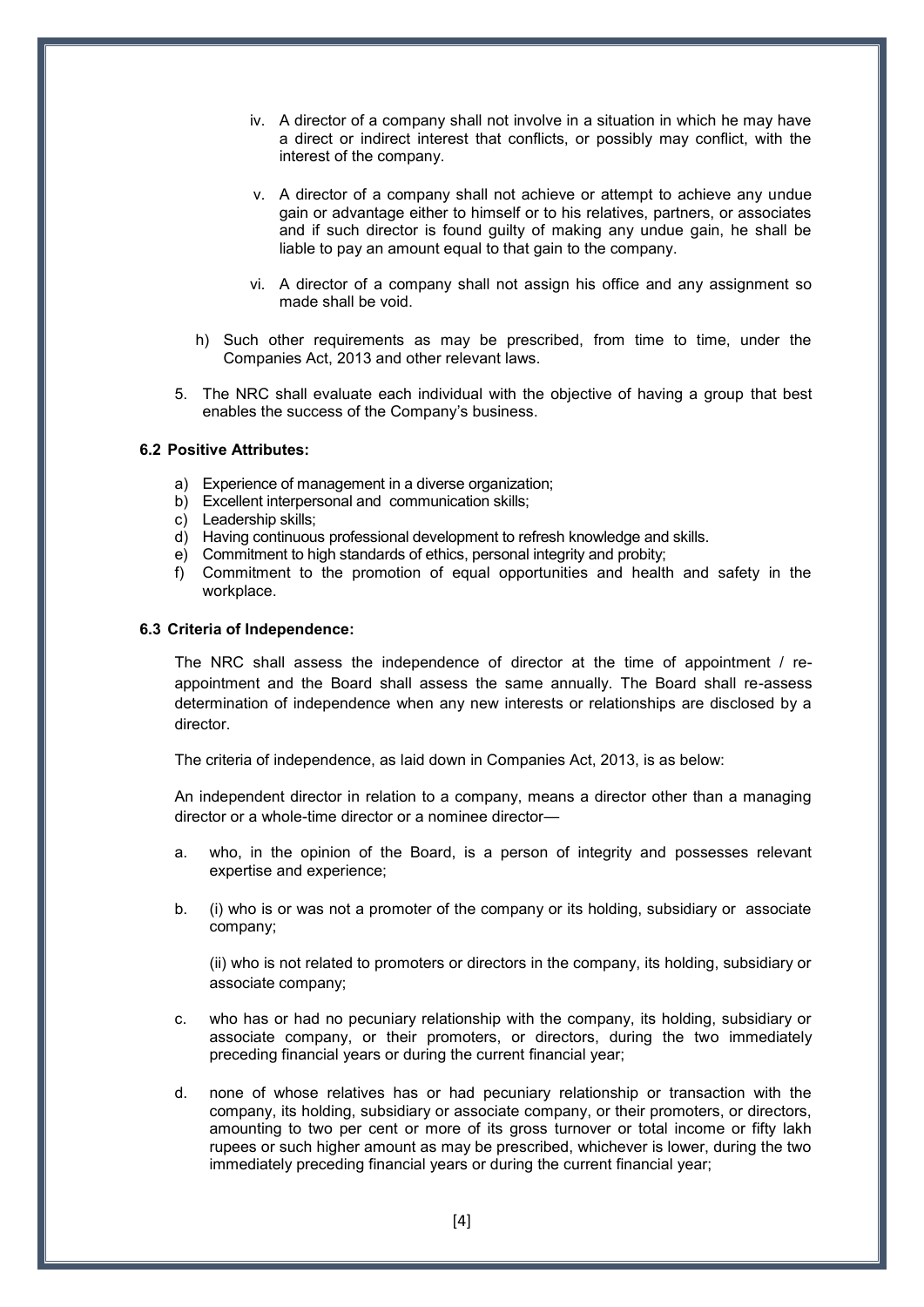- e. who, neither himself nor any of his relatives—
	- (i) holds or has held the position of a key managerial personnel or is or has been employee of the company or its holding, subsidiary or associate company in any of the three financial years immediately preceding the financial year in which he is proposed to be appointed;
	- (ii) is or has been an employee or proprietor or a partner, in any of the three financial years immediately preceding the financial year in which he is proposed to be appointed, of—
		- (A) a firm of auditors or company secretaries in practice or cost auditors of the company or its holding, subsidiary or associate company; or
		- (B) any legal or a consulting firm that has or had any transaction with the company, its holding, subsidiary or associate company amounting to ten per cent or more of the gross turnover of such firm;
	- (iii) holds together with his relatives two per cent or more of the total voting power of the company; or
	- (iv) is a Chief Executive or director, by whatever name called, of any non-profit organization that receives twenty-five per cent or more of its receipts from the company, any of its promoters, directors or its holding, subsidiary or associate company or that holds two per cent or more of the total voting power of the company; or
	- (v) is a material supplier, service provider or customer or a lessor or lessee of the company.
- f. shall possess appropriate skills, experience and knowledge in one or more fields of finance, law, management, sales, marketing, administration, research, corporate governance, technical operations, corporate social responsibility or other disciplines related to the Company's business.
- g. shall possess such other qualifications as may be prescribed, from time to time, under the Companies Act, 2013.
- h. who is not less than 21 years of age.
- i. The Independent Directors shall abide by the "Code for Independent Directors" as specified in Schedule IV to the Companies Act, 2013.

## **6.4 Other Directorships / Committee Memberships:**

- 6.4.1 The Board members are expected to have adequate time and expertise and experience to contribute to effective Board performance. Accordingly, members should voluntarily limit their directorships in other listed public limited companies in such a way that it does not interfere with their role as directors of the Company. The NRC shall take into account the nature of, and the time involved in a Director's service on other Boards, in evaluating the suitability of the individual Director and making its recommendations to the Board.
- 6.4.2 A Director shall not serve as Director in more than 20 companies of which not more than 10 shall be Public Limited Companies.